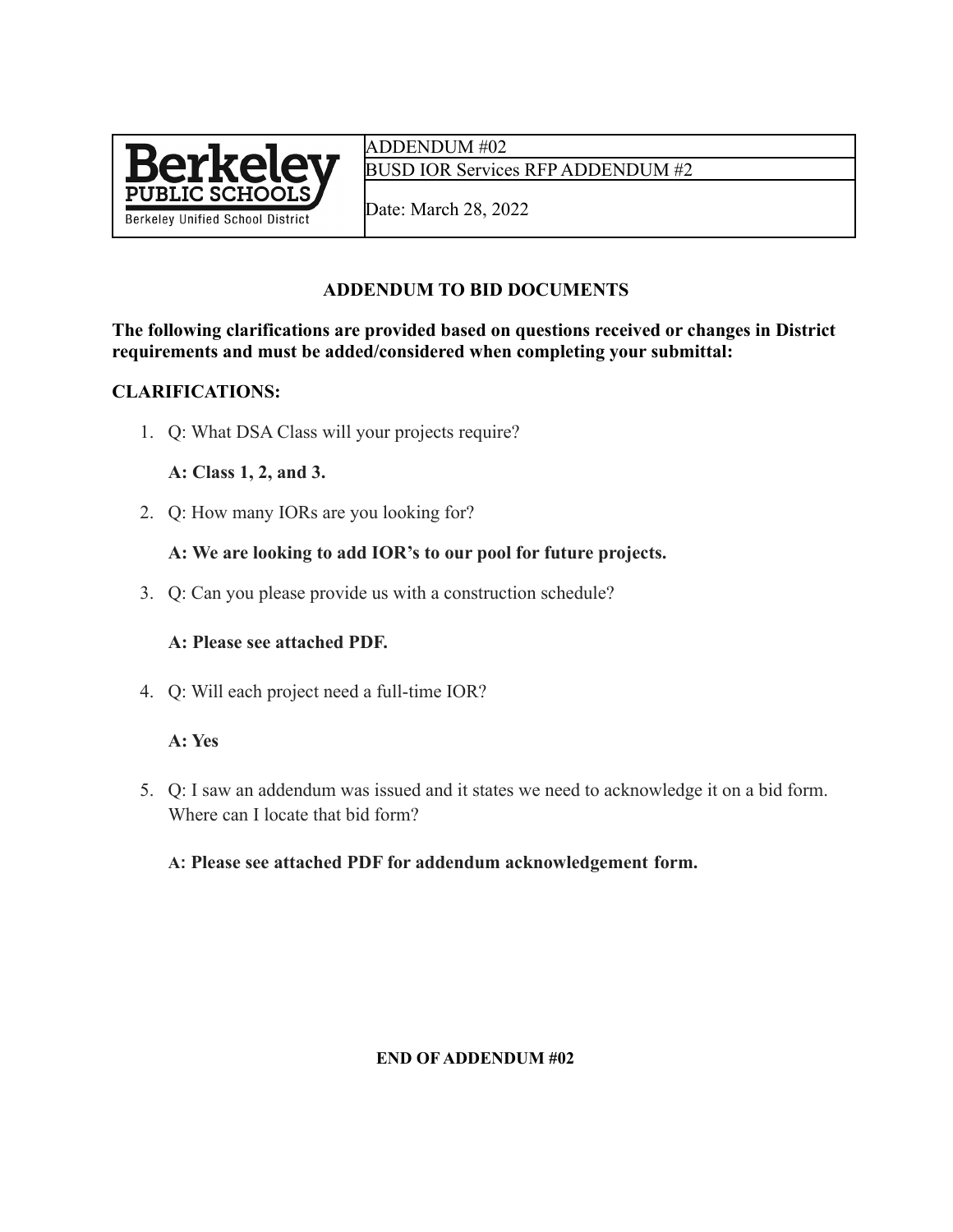- 1. Longfellow Middle School, Approximate construction value \$20MM, Approximate construction start September 2023
- 2. Sylvia Mendez Elementary School, Modernization, Approximate construction value \$20MM, Approximate construction start October 2023
- 3. Berkeley High School Tennis and Parking Structure, New Construction, Approximate Construction value \$50 MM. Construction start date: November 2023
- 4. District Wide Solar upgrades, New Construction, Approximate construction value \$4.75MM, Approximate Construction Start January 2023
- 5. King Middle School CDC, Infrastructure, Approximate construction value \$991,150, Approximate construction Start January 2023
- 6. Hopkins Elementary School CDC, Modernization, Approximate construction value \$ 1 MM, Approximate Start March 2023
- 7. Franklin Elementary School CDC, Infrastructure upgrades, Approximate construction value \$849,250, Approximate Start March 2023